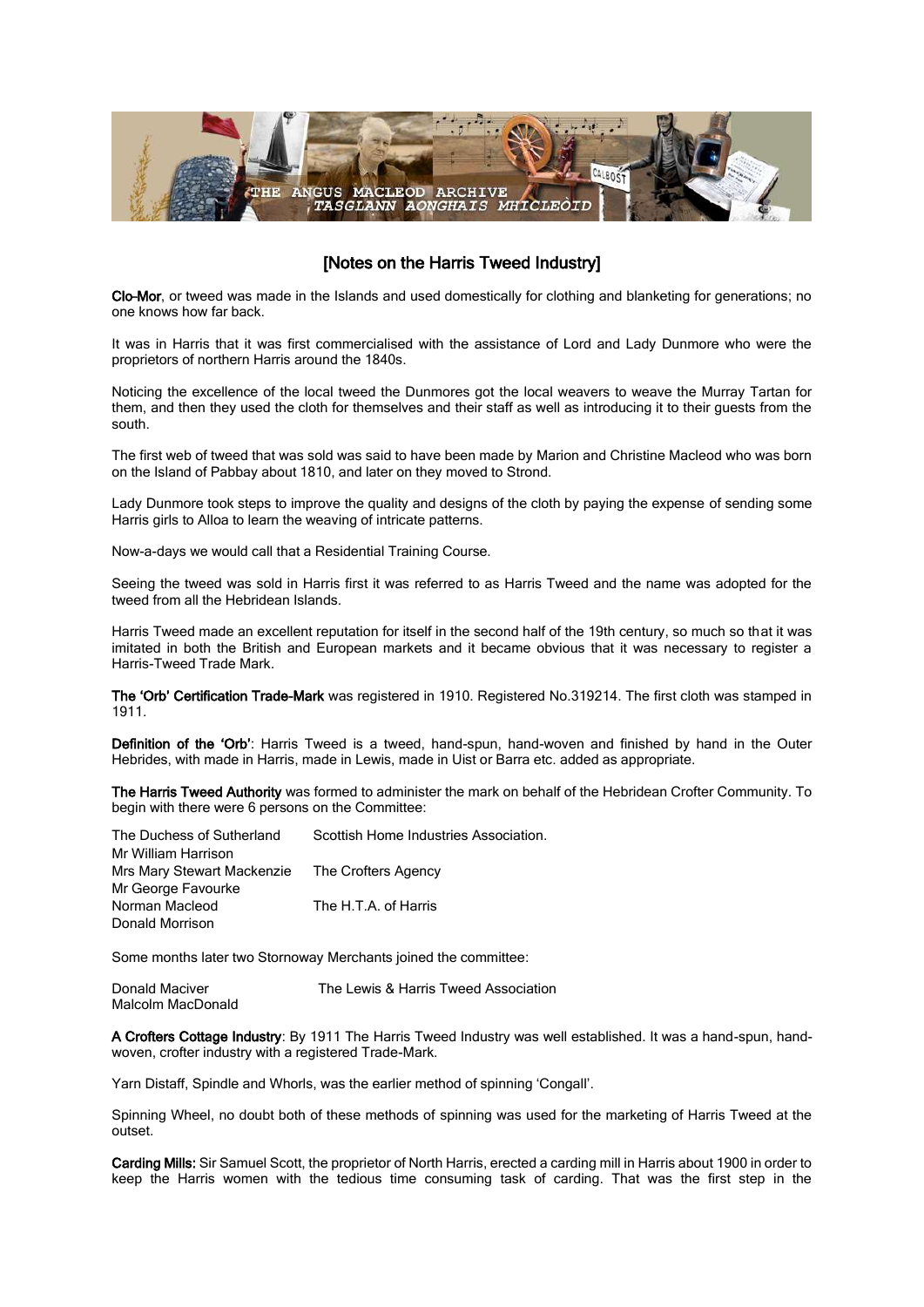mechanisation of the industry. In 1901, Aenas Mackenzie, a man from Stornoway who had a boat-slip timber yard etc., installed a carding machine in his works. It was run off a belt from one of his machines. Probably it was quite a small thing to begin with.

In time the first carding machine developed into the mill known as Patent Slip Wool Mills or Newalls.

In 1909 Kenneth Mackenzie, whose people came from Bal-a-Cro and later Lochs, set out to build a Cooperage (a barrel making factory) for the herring barrels. However, he changed his mind and installed carding and spinning machinery in his new factory building on Lewis Street. This was the first spinning machinery in the Islands.

The main purpose for the carding and spinning facilities was to service the crofters because the Harris Tweed Industry was growing all the time and most crofters wanted to spin their own wool. It is said that Mr Mackenzie had no intention to manufacture tweed on his own account – at first.

Knitting yarn's long before 1909: Crofters were in the habit of sending their wool to mainland mills for conversion into knitting yarns.

Carding 'own wool' on mainland by crofters: The practice of sending their own wool to the mainland mills for carding began very early in the 20th century.

Spinning 'own wool' on mainland: From carding own wool in mainland mills to spinning own wool in mainland mills was only a short step and as far as we can find out now, that also began early in this century.

Spinning on mainland (without 'own wool'): From spinning own wool on the mainland to acquiring mainland spun yarn without own wool was a short step and we believe that practice had started early this century.

1st half of the 150 years of the Harris Tweed Industry: We see therefore that the industry was changing gradually. You could say that the Industrial Revolution was penetrating though to the Outer Hebrides at the beginning of this century and the mechanisation of the Harris Tweed Industry is still moving forward t the end of the 20th century – a new loom is being developed now.

The changes that took place in the Harris Tweed Industry in the 20th century generated much controversy and we could dwell on these changes much more, if we had time.

Looms: The weaving of the Harris Tweed was quite primitive to begin with 'beart bheag' was the very early method of weaving.

'Beart Mhor' was a greatly improved method of weaving. James Mackenzie of 4 Gravir, (Seumas an Habost) was said to be the first person to acquire a beart-mhor. Then Kenneth Nicolson, 11 Calbost (a self-taught joiner) constructed his own loom, which was the second beart-mhor in Lewis.

The Congested District Board was established in 1897 and they assisted with the supply of looms. They reported that there were 53 own looms in Lewis in 1899, 161 looms in 1906 and 300 looms in 1911. Probably these figures refer to the beart-mhor and there were many more beart-bheags. The Congested District Board also assisted in other ways such as better designs (they had a paid agent going round teaching). They also supplied large dyeing pots.

Hattersley Looms: After Lord Leverhulme bought the Island in 1919, he went on to buy Kenneth Mackenzie's wool mills, and he took 30 Hattersley iron looms to the Island at once - single shuttle 36inch looms. 40inch x 6 shuttle came in about 1924 and Leverhulme also stepped up export to U.S.A.

One thing about Lord Leverhulme's improvements in the 1920s I want you to note is that he intended to build commercial weaving sheds in the villages (a form of factory weaving). At first sight these new weaving sheds might appear to be a very good move, but in fact, that would have meant the end of hand weaving at the Islanders homes, which was rapidly becoming the only crofter process left of the industry that was entirely 'a crofters industry' originally.

The next development to the loom side of the industry was not until double width looms were brought to the Island in the 1960s and the controversy that raged round the double width loom has not been finally settled 30 years later in the 1990s. Therefore it is very important that we come back to looms later on.

Merchants or small producers: Naturally crofters were not able to set up a sophisticated marketing system so the early stages of the industry depended on a network of philanthropic agencies to provide people as well as local merchants who operated on a commercial basis, but unfortunately practiced the truck system to a great extent.

Among the philanthropists were:

Lord and Lady Dunmore, Proprietors of South Harris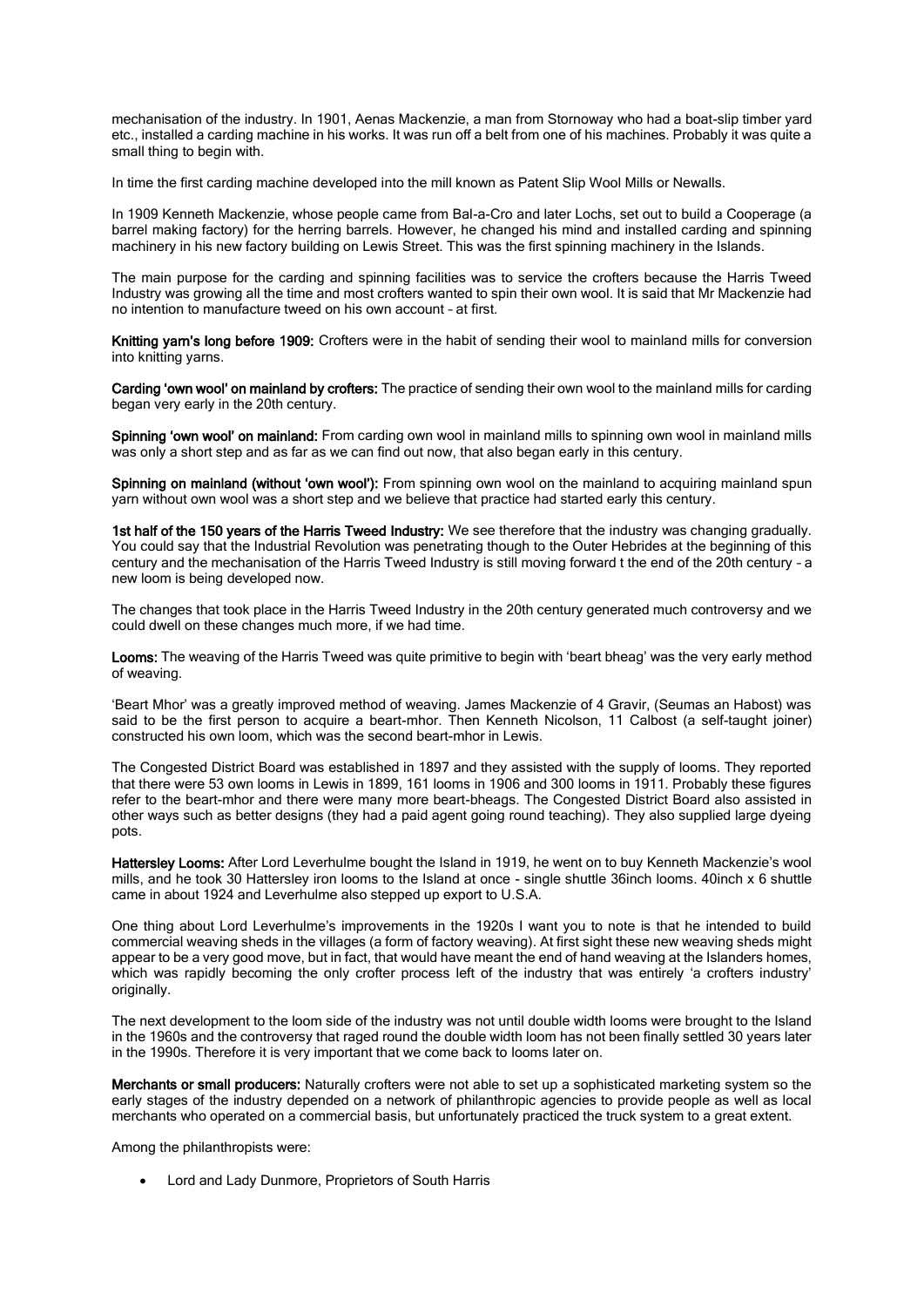- Lady Gordon Cathcart, Proprietress of Uist
- Mrs Mary Stewart Mackenzie of Seaforth
- Millicent, Duchess of Sutherland Mrs Jessie Platt of Eishken
- Mrs Thomas, an Edinburgh woman, she moved her depot to London later
- Scottish Home Industries
- Highland Home Industries
- The Crofters Agency

Annual Stamping (yards): It is worth noting that the highest stamping figures were in 1912. Would it be true to say it was a descending industry that brought us to the end of the First World War? The first 80 years or about half the time.

Mill Spun Cloth which was sold under a variety of names such as Lewis Tweed, Harris Tweed, Home-spun, and Crofters Tweeds etc. naturally does not appear in the stamped yardage.

The quality of these other tweeds, such as Lewis-Tweed was not always good and their reputation suffered.

Harris Tweed, however, maintained its reputation, whether the article was genuine hand-spun or tweed made from mainland mill-spun yarn.

Herring fishing declined in the 1920s after the First World War and the people of Lewis stepped up their production of Harris Tweed by improving mainland spun yarn. One of the main reasons for mainland yarn was that the Stornoway spinners (Newall & Mackenzie) were restrictive with the yarn supplies to small producers.

In the 1920s therefore a strong tradition of small producers arose in Lewis and eventually some of these entrepreneurs became fairly large manufacturers of mill spun tweed.

Small producers or independent producers may be defined as people who buy their yarn supplies from Commission Spinners, because they do not have spinning machinery of their own. I believe that practice is common enough in England, where there are spinners who confine their activities to spinning alone.

The people of Harris remained more loyal to the traditional hand spun and they did not like the way the industry was developing in Lewis. They felt it was a threat to the genuine Harris Tweed product.

Actually the nature of the industry was changing, and the question is, would it have died, if it had not changed?

In Harris, it was women who did most of the Harris Tweed work. In Lewis, it was the men who did most of the Harris Tweed work. In Uist the tweed work died away. As time went on much more unstamped mill-spun Harris Tweed was produced and sold than the limited production in hand spun tweed, and the small producers were in the forefront of developing the new industry.

As is so often the case, one man emerged in the 1920s who was largely responsible for Revolutionising the Harris Tweed industry. That man was James Macdonald, 1 Habost, Lochs, a crofter's son who left school at the age of 14 years.

He started work as a fisherman and then went to work at Manor Farm, Stornoway. When the First World War broke out he joined the Royal Navy and rose to be a Petty Officer.

Later on in the 1920s he responded to an advertisement in an Edinburgh newspaper and secured a job as a Commission Traveler in Lewis and Harris for a Wholesale Grocery firm from Leith called J & J Todd & Co. Ltd. J & J Todd & Co. Ltd. was owned by Gilbert Archer, a Millionaire from Leith.

James commenced his rounds of the Lewis and Harris shops with a bicycle but very soon he got a car and he was so successful that the firm built a large warehouse in Stornoway. That building is still there. It is the building in which the Stornoway Gazette is housed at present.

Being a man from Lochs he was familiar with the making and selling of Harris Tweed and very soon he was launched out on a sideline Harris Tweed business as a small producer, using mainland mill-spun yarn. His tweed business was at the back of his J & J Todd business, where the religious book-shop is at present. He was referred to as Jimmy Todd.

The next thing that happened was that James Macdonald and Gilbert Archer became partners in the Harris Tweed venture under the name of James Macdonald Ltd.

They moved down to the disused canning factory of Lord Leverhulme on Cannery Road, Stornoway and installed carding/spinning and washing/finishing machinery.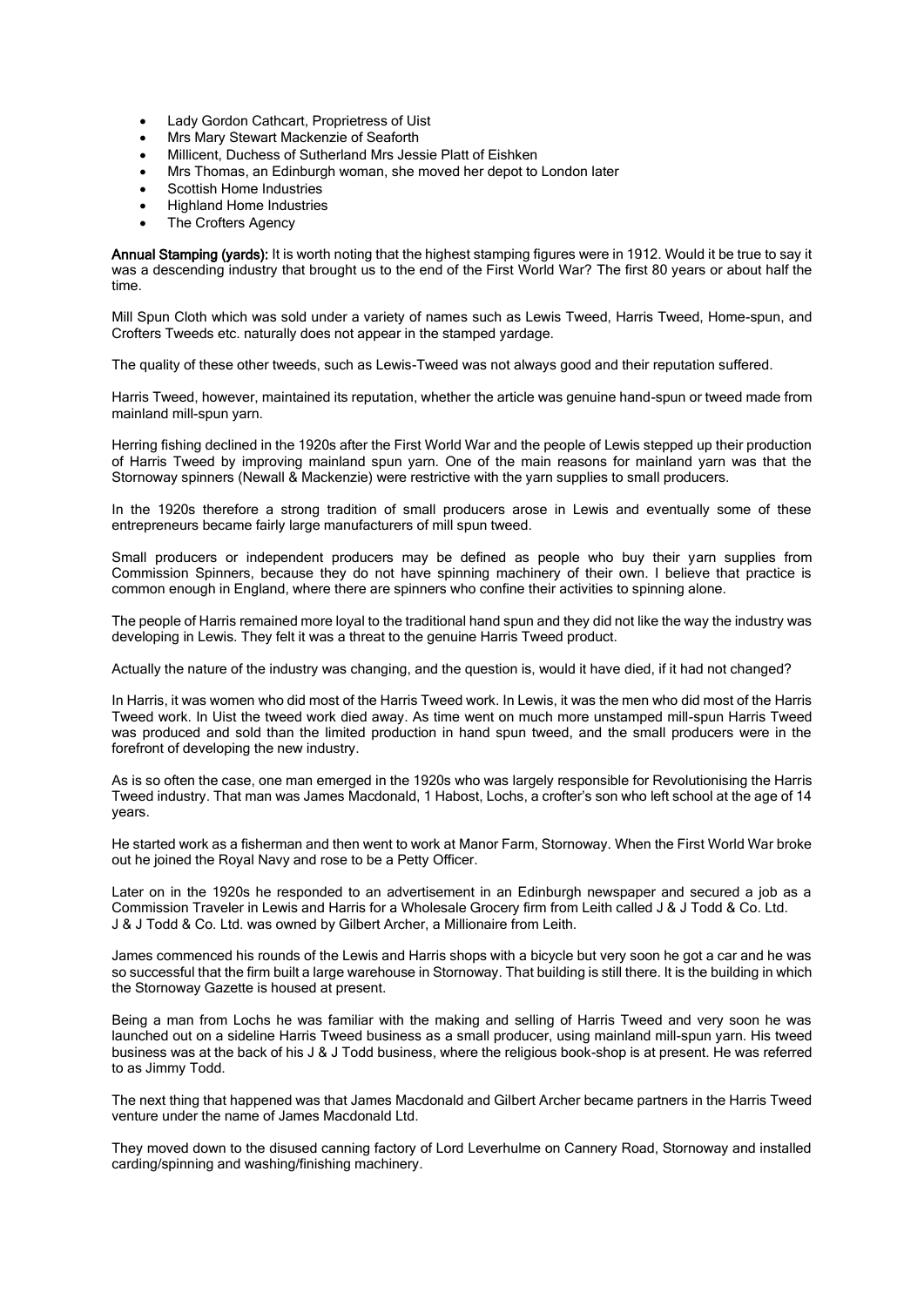James Macdonald Ltd was therefore the first manufacturer of Harris-Tweed who was able to carry out all the processes of the manufacture of Harris Tweed in the one unit. All this happened about 1930.

Before that the finishing of Harris Tweed was carried out in crofter's homes (luadh), or in mainland finishing companies such as Seedill, Paisley.

James next move was to start a campaign to have the definition of the Orb stamp amended to allow the Orb stamp to be applied to mill spun yarn.

From one point of view the move was quite realistic. It was recognition of the situation as it had developed. That was not, however, the view taken by everyone, and a raging controversy ensued all over the Island.

The people of Harris wanted nothing to do with the Amendment and the small producers of Lewis wanted to include mainland mill-spun yarn, otherwise they and the crofters of Lewis were against it , because they distrusted the Stornoway spinners, because they felt they wanted to take over the whole industry.

The Lewis small producers were very much against giving the Stornoway spinners a monopoly in the supply of Orb yarn. The whole Island was in an uproar.

Three Lewis Gospel Ministers became involved in what they saw as the vital interest of their people. They were, Rev. Murdoch MacRae, Free Church, Kinloch, Rev. Calum Maciver, Free Church, Crossbost, Rev. Norman Macleod, Church of Scotland, Uigen (a man from Habost, Lochs).

James campaigned for the amendment strongly. He maintained that all the processes in the manufacture of Harris Tweed should be carried out on the Island in order to provide work for the Islanders.

He maintained there was no need to bring yarn in from the mainland as the Lewis spinners were willing and able to meet all the demand for Harris yarn on the Islands and if not they would install more machinery.

Heavy pressure was applied to the crofters' representatives and the small producers and it was said that one of the larger small producers changed sides and was won over. Also one of the Ministers slackened his former stand providing the position of the weavers was safeguarded by writing into the amendment or new definition 'hand-woven by the Islanders at their own homes'.

The other two spinners promised to build finishing plants. S.A. Newall & Kenneth Macleod, Shawbost (a small producer) combined to build a finishing works on Newall's premises. It was called, the Lewis & Harris Dyeing & Finishing Co. Kenneth Macleod was said to have secured special arrangements for the supply & price of yarn from Newall.

Because of the new clause, laying down that in future all weaving was to be carried out at the 'Islanders homes' the spinners were obliged to remove the Hattersley looms that were already installed and working away in their weaving department on the premises, (all three spinners had a weaving department).

Furthermore Newall's and Kenneth Mackenzie had one or two double width power looms used mainly for blankets. All those looms had to be put away before the definition of the Orb stamp was amended.

Amendment of the Orb mark in 1934: The Board of Trade approved an amendment of the definition of the Orb Trade Mark in 1934 in order to allow the Orb to be applied to mill-spun yarn as well as hand-spun yarn. The new definition was as follows: 'Harris Tweed means a tweed made from pure virgin wool produced in Scotland, spun, dyed and finished in the Outer Hebrides, hand-woven by the Islanders at their own homes, in the Islands of Lewis, Harris, Uist & Barra and their several countenances and all known as the Outer Hebrides'.

Reverend Murdo MacRae, Kinloch, joined the Harris Tweed Authority and Rev. Calum Maciver, Crossbost, retired from the scene, Rev. Norman Macleod, Uigen, also retired from the scene. Some of the small producers were very unhappy with the new definition and they continued to get their yarn supplies from the mainland. The Stornoway spinners were very pleased with the outcome. They got everything they wanted.

The next important development of the 1934 Orb amendment was the embargo case of 1936.

The 1934 Orb amendment divided the industry into various categories (three in particular):

- 1. The spinners/manufactures of Orb
- 2. The Orb small producers<br>3. The mainland varn small
- The mainland yarn small producers.

Then there were:

4. The weavers (no union).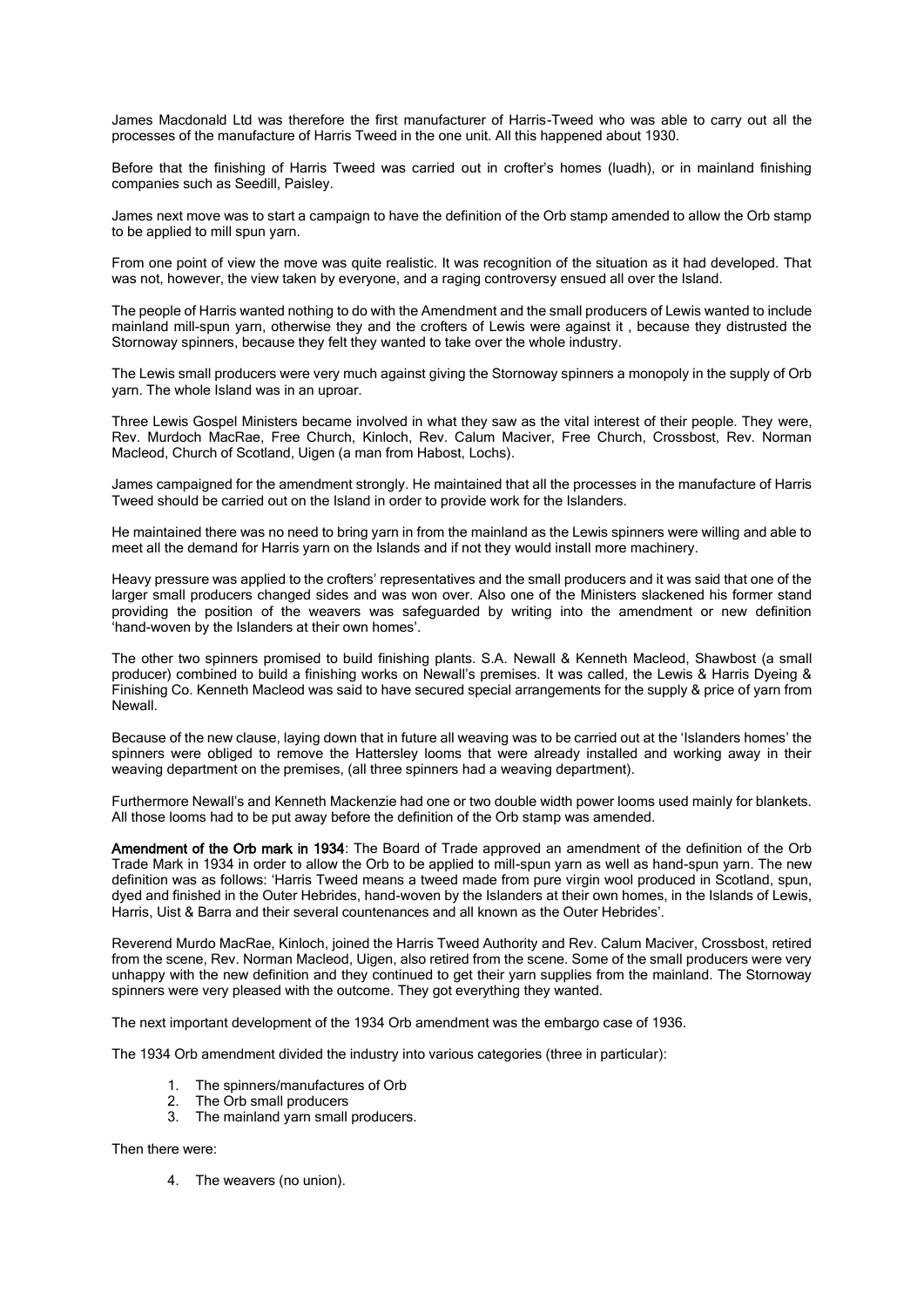- 5. The mill workers (members of T.G.W.U.).
- 6. The crofters who made one tweed a year.
- 7. The Hand-spun tweed mainly in Harris.

Some of the mainland yarn small producers were in business in a fairly big way and were old established businesses – contributing substantially to the economic life of the Island by creating weaving work. Perhaps the two leading mainland yarn small producers at that time were:

- 1. The Crofter Hand Woven Harris Tweed Co. Ltd (always booked)
- 2. Maclennan & Maclennan (Orrack).

Despite all the protestations and promises that were given at the time of the Orb amendment, problems arose about the supply of yarn and very soon after 1934.there was a move to stop the supply of mainland mill-spun yarn by force. The unfortunate thing was that the workers allowed themselves to be used as pawns in the hands of invisible schemers.

Both the mill workers and the dockers were members of the T.G.W.U. and it was alleged that the mill workers complained against the importation of mainland yarn as unfair competition, so they got the dockers to boycott mainland yarn by refusing to handle it at the quay. This affected the weavers who were not members of any union and it also affected the legitimate business of a large section of the manufacturers of Harris Tweed.

John Veitch was the Area Secretary of the T.G.W.U. and William Mackenzie (Uilleam na Loch), a man from Point was the Local Secretary of the T.G.W.U.

Legal proceedings were initiated by the firms that were starved of their raw materials – yarn suppliers, and the case was known as the embargo case. The case made legal history.

The contestants were 'The Crofters Hand Woven Harris Tweed Co. Ltd. and others v John Veitch and others.

The Maclean family had a son who was a very clever lawyer and probably he would have had something to do with the case. His name was Stephen Maclean and he died very young – a victim of Tuberculosis.

The small Producers alleged that there was collusion to destroy their legitimate business by the mill workers, mill owners and the T.G.W.U. They said that it was a subtle move to stop mainland yarn coming into the Island and kill off the competition of unstamped Harris Tweed by the small producers.

The case was won by the small producers and the dockers were obliged to desist. It is said that it was not likely that such a case would ever take place again because 'Collusion' by spinners was very nearly proven and that would have been a very serious thing indeed.

Report of the Lewis Association: The next thing was the formation of an association of leading Lewis people to study the economic situation of Lewis and they issued a number of reports. Among the reports they issued was one on the Harris Tweed industry and once again their main report was very critical of the Stornoway spinners and the restrictions on the supply of yarn. Mr Pringle, a member of the Committee and Managing Director of S.A. Newall & Co. Ltd. issued a minority report denying any restrictions and stating that the spinners had enough spinning machinery to cater for any demand that might come for Orb yarn. If necessary they would go on to double shift and even three shifts around the clock. Unfortunately Mr Pringle's optimistic promises did not materialise in practice and law in a position to prove that as well as many other things. The Lewis Association reports may be seen in the Library as they are well worth reading.

The Lewis Association Harris Tweed report made the point that in 1934 the 'Orb' amendment was only secured on the spinners giving a verbal agreement that they would supply the yarn needs of the whole industry. The small producers alleged that the agreement was never implemented and unless enforceable undertakings were given it must be open to the independent producers to buy their yarn from other sources and secure the 'Orb' mark for their Harris Tweed. The 1946 report of the Committee of the Scottish Council of Industry 'crofter woollen industry'. I am not going to say much about this report except that once again this report by independent people is very critical of the yarn suppliers in the Harris Tweed Industry.

Increased production of Harris Tweed after the 1934 amendment: Due note should be taken of the increased stamping yardage after 1934. In 1933 the annual yardage stamped was 22,018 and all of that would have been hand-spun cloth. In 1934, the annual yardage stamped was 93,241 and that would include some, at least of the production of the mills. In 1935 it was 1,485,246 and in 1936 it was 2,331,740.

War time conditions: The crofters were allowed to keep their own wool. The mills were restricted and some of their spinning lay idle. Clothing was in short supply nationally. Clothing coupons were introduced. Crofters needed clothing coupons before they could produce tweed. It soon became a sellers market where the producer could sell all the cloth he could produce without difficulty. The orb stamp was not necessary in these conditions. Mainland yarn as well as Orb yarn was in great demand. The price of Harris Tweed was controlled at 5s/6d a yard (27½p).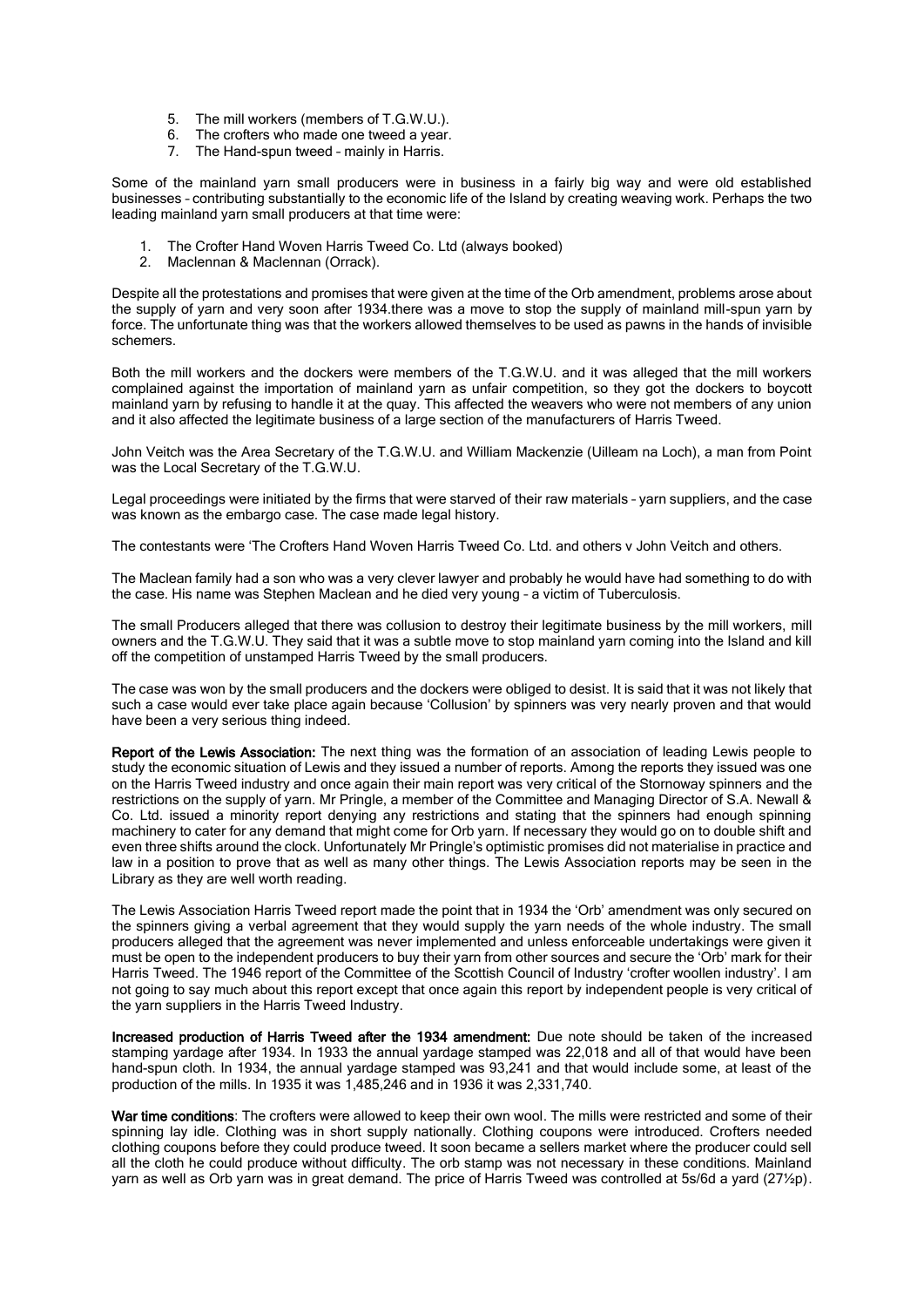Selling on pattern bunches was not necessary.

End of sellers market: The war time sellers market continued until 1949/50 and then normality came in a dramatic way. There was a slump in 1951 when the stamped yardage dropped by one million yard from 3¼ million to 2¼ million, approximately one third drop. Fortunately the stamped yardage rose again the following year in 1952.

The 1950/51 slump and the return of normal commercial conditions that most of the crofters and the very small producers, who only did a few pieces a year, went out of the industry because they were not geared to marketing their cloth on a pattern bunch through commission agents in the home and overseas markets.

My recollection of the situation in the early 1950s and from then on was that there were about a dozen small producers left in the industry and only three spinners. The small producers were:

- Kenneth Macleod Ltd., Shawbost
- Bruce Burns Ltd.
- Angus Macleod & Co. Ltd., Shawbost
- John Macleod & Co. Ltd., Shawbost
- David Tolmie & Co. Ltd., Stornoway
- Alex Macaulay & Co Ltd., Stornoway
- Angus Macleod & Co. Ltd., Marybank, Stornoway
- Angus Nicolson & Co. Ltd., Holm Road
- Clansman Tweed & Co. Ltd. (Mr MacAinish & Dr. Tolmie)

And perhaps a few other small ones.

The spinners were:

- S.A. Newall & Sons Ltd.
- Kenneth Mackenzie & Co. Ltd.
- James MacDonald Ltd.

The mainland yarn producers were:

- Maclennan & Maclennan
- Pat Macfarlane
- St Ronan Tweed (but they had been doing Orb Tweeds as well)
- D.R. Mackenzie, Airivruaich (who may have been doing orb as well)

The home market: The small producers were priced out of the home market altogether by the spinners low prices soon after 1950.

The postwar period: Far from being a tranquil period as one might expect, the postwar period in the Harris Tweed industry turned out to be a very traumatic and difficult period.

The difficulties came from within the industry. One of the difficulties was the fact that the Harris Tweed Association Ltd. Failed to co-ordinate their advertising campaigns with the tweed manufacturers and in that way they created a demand in places where the industry may not have been geared to fulfilling the demand. Also the industry was not made aware of the H.T.A. advertising programmes fully so that the various manufacturers might co-ordinate their own advertising effort along with the H.T.A. campaigns. The H.T.A. Ltd felt that they should maintain their independence strictly and not be seen to be involved with the manufacturers. Eventually they modified their outlook a little. Their head office which was always in London was moved to Inverness and more recently to Stornoway where it should have always been. The small producers campaigned long and hard for the H.T.A. headquarters to be in Stornoway. It is an open question as to whether the H.T.A. advertising policy contributed to the rise of the 'Shield Producers'.

James Macdonald, 1 Habost, Lochs 1946: The irony is that James Macdonald, who only 12 years earlier was mainly responsible for the amending of the Orb definition in 1934 and the establishment and developing of a substantial Orb stamped mill-spun yarn industry in the Outer Hebrides changed sides in 1946, because he seemed to have fallen-out with his company in Stornoway, and he then moved to Oban to set up a new woollen mill to produce tweed similar to Harris Tweed.

Macdonald's wool mill in Oban was still producing in the late 1940s when the seller's wartime market conditions still prevailed. He acquired Hattersley looms similar to those in use in the Harris Tweed Industry and wove his tweed in Oban. He sold it mainly in the home market to begin with, some of it at least, as Argyll-shire Tweed. The Macdonald family of Oban formed a new company called 'Argyll-shire Weavers' about this time, and we shall be hearing more about that company later.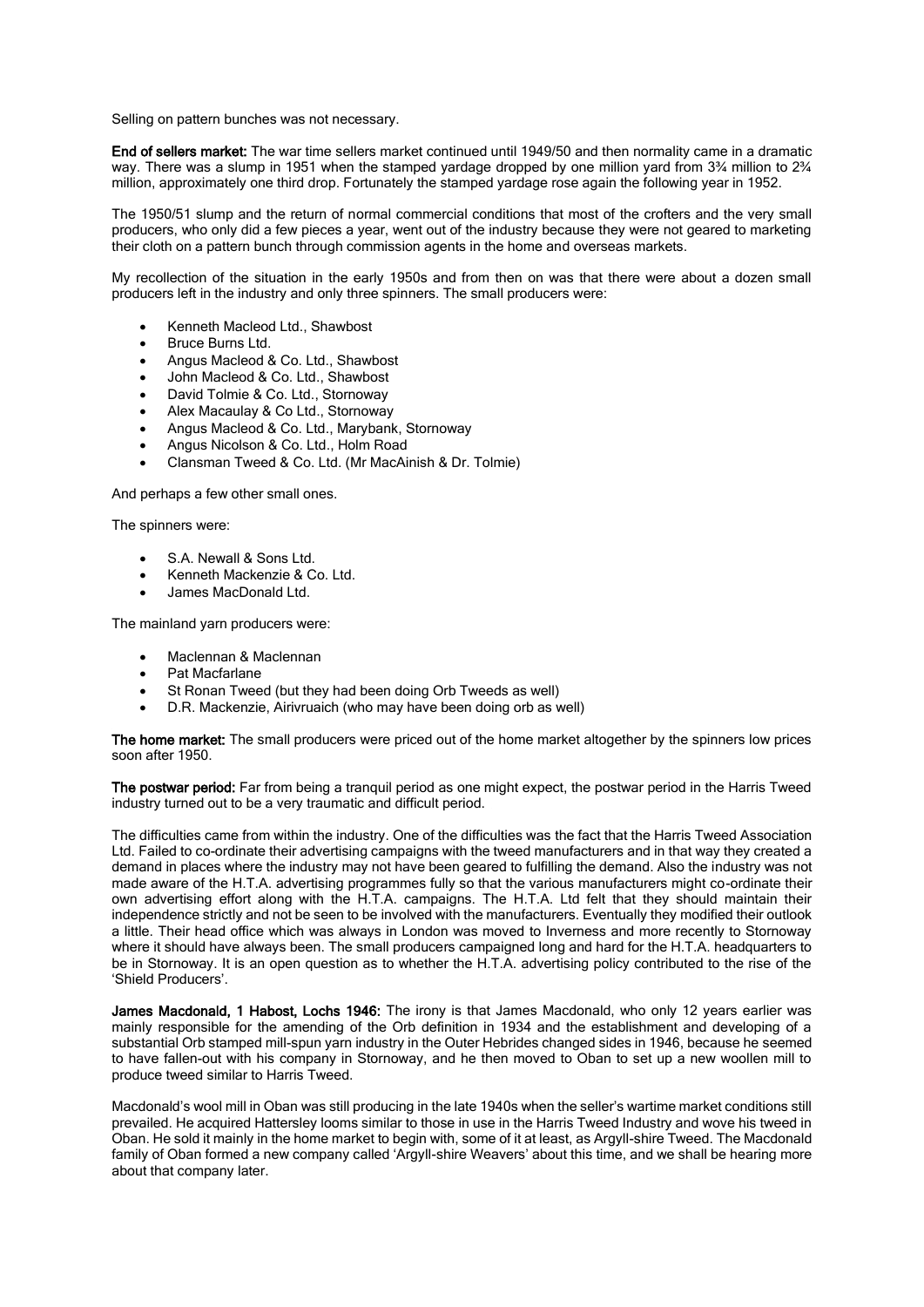In 1951 it was reported to the Harris Tweed Association. Ltd. that Macdonald's of Oban was offering tweed on the home market with a label called Harris Tweed. You will recall that 1951 was the year that the first post war slump set in. When challenged James Macdonald explained that he had taken premises in South Uist where he was weaving Harris Tweed from yarn produced in Oban.

The Harris Tweed Association Ltd. were alarmed when they understood that Macdonald's production was running at 1¼ million yards a year and they dispatched one of the H.T.A. stamping inspectors to Uist to check and report on the situation.

The inspector reported that there were 50/60 looms in a building in Eochar in South Uist, as well as about 120 looms belonging to the Macdonald's distributed among the weavers of Uist. By this time there was no weaving being done in Oban. The warping and beaming for Uist was done in Oban and the weft leabbins were also filled in Oban.

The Independent Harris Tweed Producer's Ltd. in 1958: Three mainland mills interests formed a group called the 'Independent Harris Tweed Producers Ltd', they were: Argyll-shire Weaver's of Oban, A.&J. McNaughton of Pitlochry' and Scottish Crofters Weavers of Aberdeen or Leith. McNaughton's of Pitlochry was a traditional supplier of mainland yarn to Lewis small producers. Scottish Crofters Weavers Ltd. was associated with Robert Laidlaw Ltd Wool Mills of Leith who was also a traditional supplier of mainland yarn to Lewis small producers.

Also in 1958 the Independent Harris Tweed Producers Ltd announced a group emblem which was in fact a heraldic shield registered by Argyll-shire Weavers earlier. This shield was used as a trade mark by the Independent Producers.

By 1958 there were therefore two kinds of Harris Tweed on the market and two associations promoting them: the Orb Harris Tweed promoted by the Harris Tweed Association Ltd. and the Shield Harris Tweed promoted by the Independent Harris Tweed Producers.

What is the essential difference between these two Harris Tweeds? The definition:

Both of these tweeds were to be made from pure virgin wool.

- 1. The Orb Tweed was to be made from 'Scottish' wool only, but the Shield was not at first confined to 'Scottish' wool, but I think they changed later to 'Scottish' wool.
- 2. The Orb Tweed was to be spun, dyed and finished in the Outer Hebrides only, but the Shield Tweed could be spun, dyed and finished in the Outer Hebrides or elsewhere in Scotland.
- 3. The Orb Tweed was to be hand woven by the Islanders of Lewis, Harris, Uist etc. 'at their own homes' whereas the Shield Tweed was to be hand woven by the Islanders of the Outer Hebrides (there is no mention of their own homes which means that the Shield cloth could be woven in factories in the Islands and the home weaving might be lost). That was a big weakness in the Shield definition.
- 4. The Shield cloth was to be finished in the Outer Hebrides or elsewhere in Scotland, whereas the Orb finishing had to be done in the Islands.

May I now say a word about the wisdom of confining Harris Tweed to Scottish wool only. I do not think it was a wise thing because the Scottish wool clip is limited and therefore dearer at times than similar wool from elsewhere. The Harris Tweed industry used almost a third of the whole Scottish clip. The carpet industry uses a lot of Scottish rough wool. Scottish wool could therefore be a restricting factor in Harris Tweed. Therefore with two kinds of Harris Tweed and two kinds of definition the industry was on a collision course by the late 1950s.

In 1962 court proceedings were initiated by the Orb side against the Shield producers, in an English Court.

In Feb 1961 court proceedings were initiated by the Shield group in the High Court of Edinburgh, Scotland.

Meantime there was another development concerning the Macdonald mill at Oban. The entire shareholding of Macdonald Tweed Ltd Oban and Argyll-shire W eavers Ltd, Oban was purchased by Grampian Holdings Ltd. at £500,000 – satisfied as to £355,000 in cash and £145,000 in shares.

So James Macdonald retired from the scene of the Harris Tweed controversy, which he did so much to create. I believe his health was not good. He was not now involved in the court proceedings – but the court adjourned and took evidence from him in his home because he was not well.

The 1961/64 Lord Hunter Harris Tweed case in Edinburgh High Court was between Argyll-shire Weavers and others v -A. Macaulay (Tweeds) Ltd. and others.

It was the longest court case in Scottish legal history. Lord Hunter may be said to have found against the Shield group. Lord Hunter's opinion was that, a tweed to be legitimately described and marketed as Harris Tweed had at least to conform to the definition approved by the Board of Trade in relation to Certification Trade Mark No 319214 which is the Orb Trade Mark.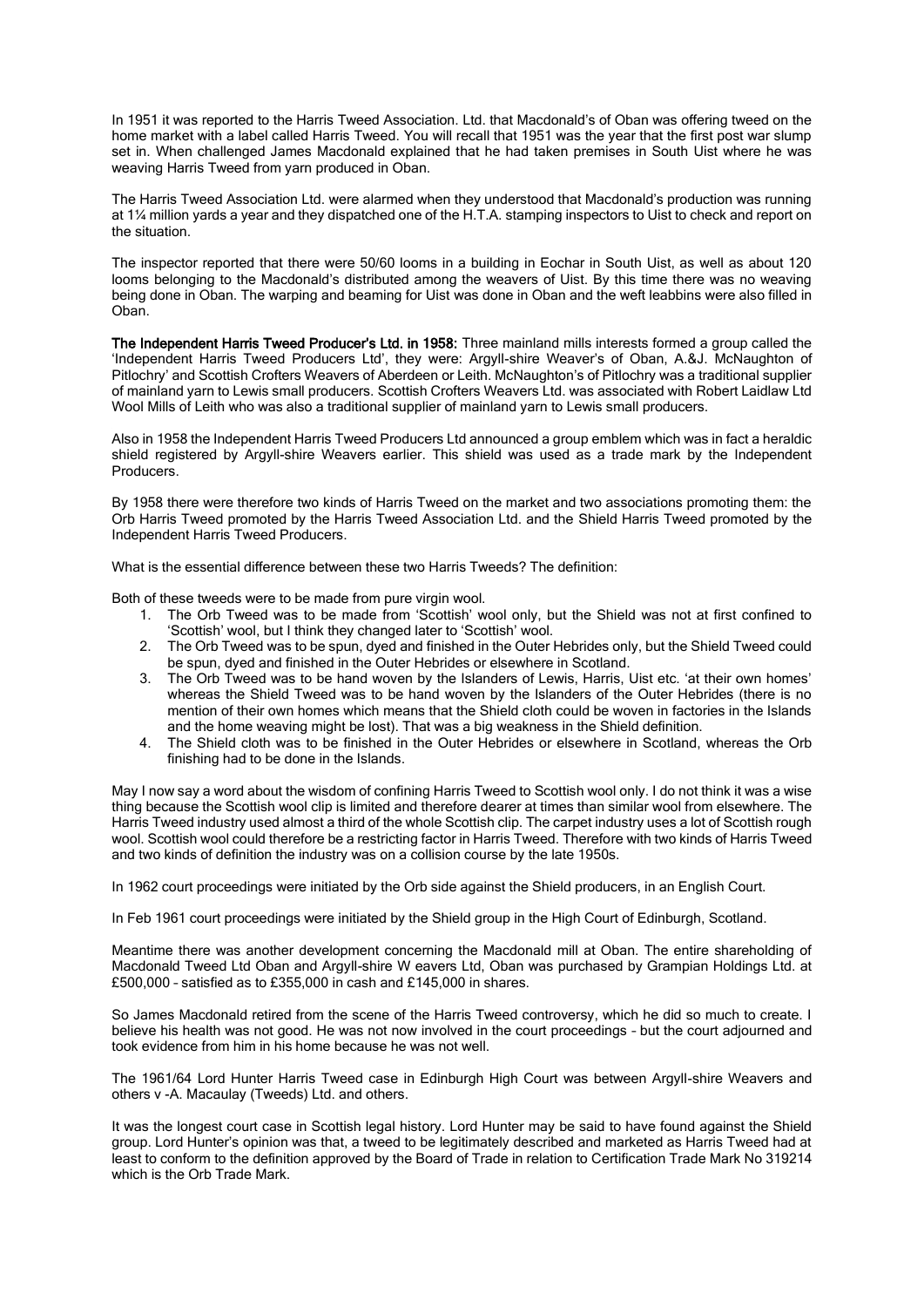You will notice that his Lordship is not so very definite when what he says is 'at least to conform'. In my opinion his Lordship did not define what was or was not Harris Tweed only that Orb Tweed was certainly Harris Tweed. The Shield group did not appeal.

The Lord Hunter decision therefore gave the Orb spinners a complete monopoly – unless someone else cared to challenge the decision which is not likely.

The naïve well wishers of the Orb Harris Tweed industry felt that the Lord Hunters decision was the ideal decision because it gave the Orb Industry full protection,

The Small Producer section had no illusions not even those who felt they had to support the Orb side. They knew full well that they would soon be out of the industry.

What nobody realised was that these foolish spinners would within a few short years knock each other out in a fight to finish in the market place – by a price war of undercutting each other quite unnecessarily.

The aftermath of the Lord Hunter case in the 1950s: In order to get an accurate global picture of the Harris Tweed Association industry in these crucial years, we have to look at the average annual stamping figures for the 10 year period of the 1950s,which was 5,000,000 yards a year average. In other words the Orb industry was very prosperous in the 1950s.

The 1960s: Things were even better in the 1960s when the annual 10 year average was 6,000,000 yards per year which was up by 1,000,000 yards or one fifth higher than in the 1950s.

We should note that the 1960s were the busiest period in the history of the industry. 1966 was the highest year ever with 7¾ million yards.

Furthermore 1964 was the year the Orb won the Lord Hunter case and secured full protection for the Orb.

The strange thing is that it was in the 1960s that the Orb spinners bled each other white in the market place – undercutting each other quite unnecessarily. The demand for Harris Tweed was never so good as in the 1960s yet three of the six spinners looked to the wall by the end of the 1960s and early in the 1970s. Some sixty per cent of the spinning capacity of the Lewis spinners went to the scrap heap. Even in the first five year period of the 1970s stamping figures were 4½ million yards accountably.

All the small producers were knocked out for good and the door to mainland mill spun yarn was closed. The door to Orb spun yarn was also closed because if one could buy yarn at all, one could not buy it at a price that would enable one to get anywhere near competing with the price the mills sold their tweed at. The price of Orb yarn was high and the price of Orb tweed was low.

Single width tweed: It is a complete delusion and falsehood to suggest that the mills went out of business because Harris Tweed is a single-width cloth. Single width had nothing to do with it.

Double width tweed: If we were to assume that Harris Tweed was a double width cloth in the 1960s it would not have made a shadow of difference because it was by price cutting that the mills committed suicide.

Shield: The real threat to the industry in the 1950s and 1960s was not the Shield producers. (the threat came from within).

Price: If there is demand for Harris Tweed the manufacturers of the cloth will get the price they ask for because Harris Tweed cannot be obtained anywhere in the whole world except the Outer Hebrides.

Competition: Harris Tweed is not in competition with any other cloth anywhere in the world.

The small producers: Always made a valuable contribution to the economy of the Island, as may be seen from Professor H.A. Mousley, writing in 1961 in Volume 37 of the 'Economic Geography', who gave the following interesting figures:

## Tweed woven in the Hebrides in 1961

| For the Lewis mill spinners        | .56% | a little more than half   |
|------------------------------------|------|---------------------------|
| For the Orb small producers        | 28%  | half as much as the mills |
| Total                              | 84%  |                           |
| Mainland yarn small producers      | 2%   |                           |
| Mainland yarn producer in Lewis    | 7%   |                           |
| Mainland yarn producer in S. Isles | 7%   |                           |
|                                    |      |                           |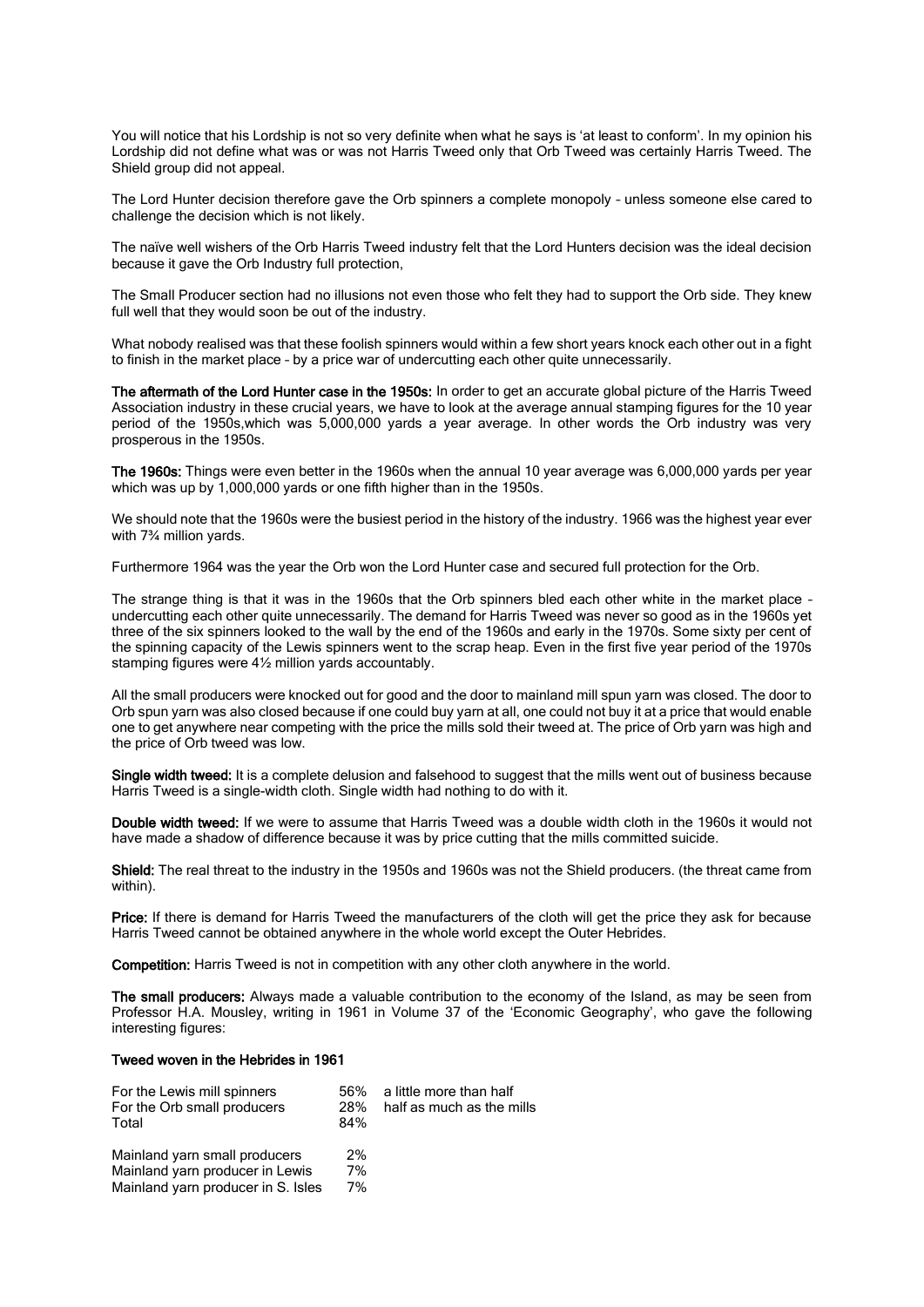Total 16%

Weavers: Let us now look at the situation from the point of view of the weavers. Returning ex-servicemen after the Second World War could not get membership of the union and in consequence some of them had to leave the Island. I know of people who sold their looms, abandoned their crofts and homes and left the Island. The Harris Tweed industry is the heritage of every Lewis man and there should not be a conspiracy to keep him out of the industry.

As everyone knows there was a serious shortage of work in Lewis in the 40s, 50s, and 60s, yet the Harris Tweed Association and the Stornoway spinners expected the weavers to stop weaving for the Shield group. They were not prepared to offer them alternate weaving or some other work.

Price agreements: I have indicated to you that the downfall of the Harris Tweed industry was caused by price cutting in the market place and I feel sure you want to ask – why did the manufacturers not meet and agree on a reasonable price for the cloth?

Meetings: They meet regularly ever since the end of the war and I am sure before that as well. I attended innumerable meetings and export prices were agreed (we were not allowed to agree on home market prices). At no time ever did the majority of the Harris Tweed manufacturers keep to the price they agreed on.

Double width Harris Tweed: You will recall that both single and double width looms had to be put away by two mills before agreement could be achieved for the Amending of the 'Orb' in 1934.

It was not until about 30 years later in 1963 that double width power looms came to the Island to weave tweed similar to Harris Tweed.

It was Crofters Tweed Ltd – a private company, proprietor Alex Macleod, that brought a number of double width power looms to Lewis and installed them in Sandwick Hall. After a while he moved the Looms to the disused buildings of Moss End Hospital.

In the mid 1960s Crofter Tweeds were bought out by a Stornoway Orb spinner. This move by an Orb spinner/manufacturer of single width tweed constituted a new dimension in the industry if he was to improve imitation Harris Tweed double width.

I believe he maintained that he was diversifying -but how could he claim that, if he was producing tweed that was in all respects similar to Harris Tweed? Was he selling double width tweed to the same market as single width Orb stamped tweed? Could it be that the same customers used both tweeds? Why was it necessary for an Orb Spinner to embark on double width in the 1960?

Wool: was it possible for the H.T.A. to monitor the wool supplies of this spinner. Orb varn must be made from Scottish wool only, whereas double width could be made from any wool (colonial?). Did the spinner have two wool stores to keep wools separate? Should the Harris Tweed Association have taken some action to defend the Orb? Eventually double width power looms were installed in the premises of some of the Orb spinners.

Mrs Perrins bought the old established small producer Maclennan & Maclennan (Orrack) and she diversified on to a different double width cloth. No one quarrelled with that.

Geocrab Mill was used by Mrs Perrins for weaving her double width tweed.

Garry Weavers took over Geocrab Mill later on but the Highlands and Islands Development Board refused to give him financial assistance and he was obliged to sell out.

In about 1972 again a Stornoway Orb spinner bought Garry Weavers out with their double width power looms. If double width similar to Harris Tweed was to be produced in Geocrab mill, the buyer was entitled to say that he bought his tweed supplies in Harris. It was a very short step from that to selling it as Harris Tweed.

In the meantime in 1968 when the stamping figures were nearly 6<sup>3</sup>/<sub>4</sub> million yards a year, the second highest year ever, the old established Stornoway mill of Thomas Smith went out of business.

Clansman Holdings: The Burns Mill family bought Clansman Tweeds from Macainish/Dr Tolmie (or his sister Mrs Mackenzie) and converted it with a Holding Company with the embracing Burns Mill and Thomas Smith Mill (later on others including Newalls) Mill.

Another private company was set up by Murdo Macleod, Newvalley and double width power looms were installed in Sandwick. Murdo had no previous connections with tweed manufacturing in the Harris Tweed Industry. Continually he failed and Kenneth Mackenzie Wool Mills took over his looms and his factory. All that double width power weaving activity was going on in the Harris Tweed Industry, only a few years after the Orb side gave considerable evidence to Lord Hunter's court case – showing how necessary it was to have Harris Tweed woven in accordance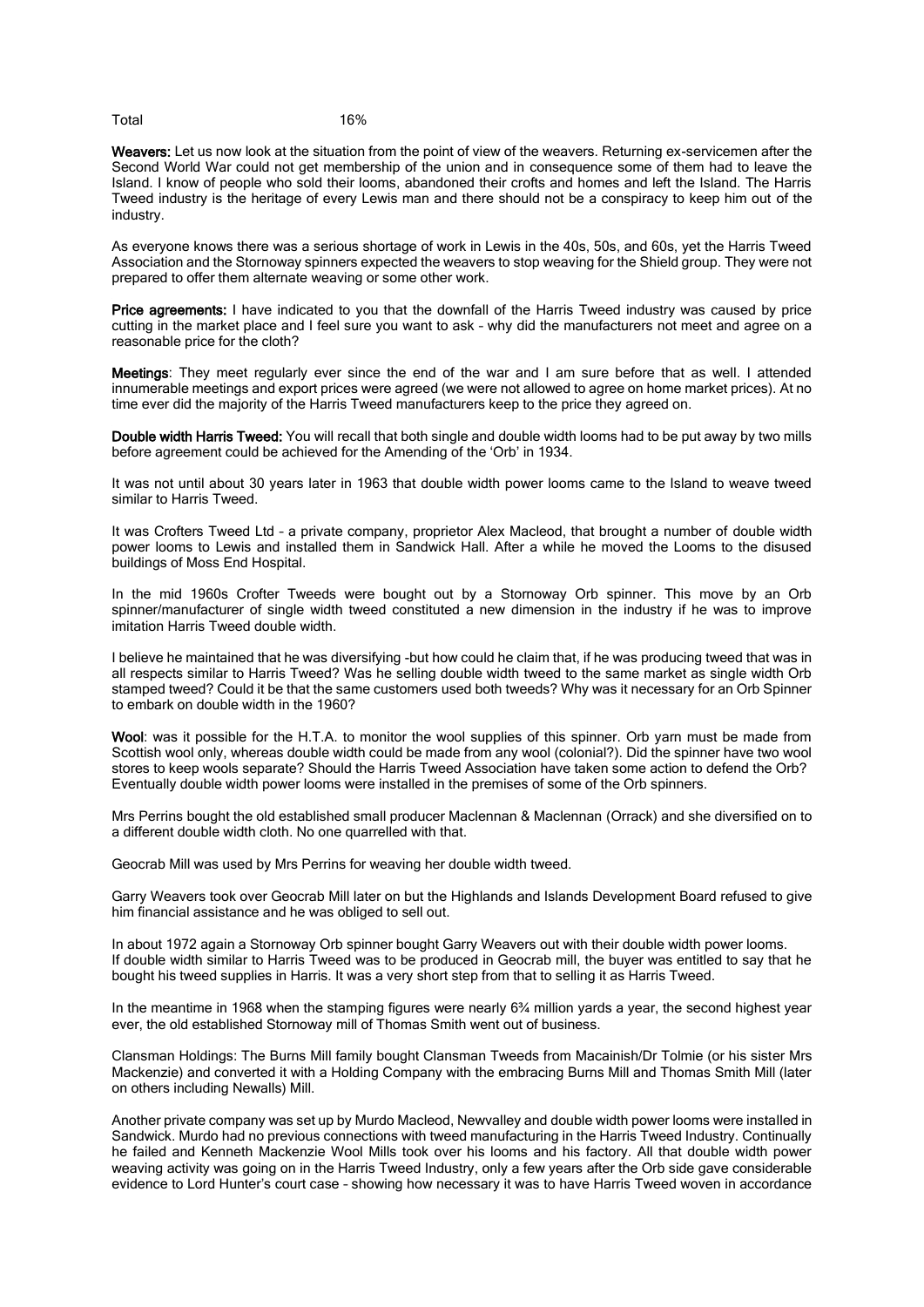with the definition of the Orb mark 'Hand woven by the Islanders at their own homes'.

New and tighter rules on weaving were made by the Harris Tweed Association at the time of the Lord Hunter case:

- 1. No concentration of weaving sheds.
- 2. Not more than two looms in any one shed.

The concentration of weaving sheds on Cannery Road and several other places were dispersed.

The H.T.A. came down heavily on small motors on Hattersley looms and some people were suspended for good from weaving.

Instead of reinstating the Stornoway spinners the H.T.A. felt that they would have to go along with the spinners by converting the whole industry to double width power weaving in the mills and end the cottage weaving for good.

That was the final object of the re-structuring proposals of 1973-76.

We will refer to that later.

Excess spinning capacity: On several occasions in the history of the Harris Tweed industry there was talk about the small producers erecting a spinning mill for the small producers and crofters. In actual fact it was not a lack of spinning capacity that was wrong with the industry. The downfall of this industry was helped by excess spinning capacity and another small producer spinner would only have aggravated the situation.

The war ended with four spinners, these were: Newalls; Kenneth Mackenzie; James Macdonald & Thomas Smith. By the 1960s the spinning capacity of the four mills was far in excess of any demand that was ever made on them. Yet because of the restrictive outlook of these spinners two of the small producers installed spinning machinery of their own, they were: Kenneth Macleod Ltd of Shawbost & the Burns family of Stornoway.

The situation of excess spinning capacity was then further aggravated.

Foot operated double width domestic loom: During the boom period of the 1960s, the H.I.D.B. intimated studies into the feasibility of a foot operated double width loom. The excuse given at the time was that the weavers were finding the single width Hattersley too heavy and many of them were leaving to go to the oil. It is rather difficult to see how a double width loom would be lighter to operate than a single one.

It certainly could not be said that there was a slump or lack of demand for single width in the late 1960s. In 1968 and 1969 the stamping figures were running at about 6½ million yards.

After some debate the work of developing a new domestic double width loom was given to Hattersley. The cost was to be shared by the H.I.D.B. and the spinners. All Hattersley did was to modify the single loom and naturally it was far too heavy.

Again in 1971 the project of a double width manually operated loom came up for discussion and another developer was approved -Wilson & Longbottom, England. In due course a new loom was ready for tests in 1973/74. After extensive testing that one was found to be far too heavy and once again the project was dropped.

Double width power woven Harris Tweed 1973/74: After years of wasted effort and money trying to develop a foot operated double width loom failed to come up with a suitable domestic loom, the H.T.A. Ltd. obviously felt that the spinners had forced their hand, and that there was no alternative but to amend the definition of the Orb mark and convert the industry to double width power weaving.

On March 20th 1976 the Chairman of the H.T.A. Ltd., Mr. J.A.Grant, speaking at a public meeting in Stornoway Town Hall said:

The question is not whether double-width tweed will be made or not. It will be made, in the weight and texture, and the patterns of Harris-Tweed whether we like it or not. The only question is, will it be made in a way that is advantageous to the weaver's, or will it be made by others while we fight among ourselves for a shrinking market in single width.

The Harris Tweed Association's vision in the 1970s was therefore, that power-woven double width unstamped imitation Harris Tweed was going to replace 'Orb' stamped single width genuine Harris Tweed. That being so, it was as well to cave in to the spinner's pressure. That was a panic decision by a weak H.T.A. committee.

A re-structuring committee was set up in 1974 comprising of the following people:

Rear Admiral David Dunbar Nesmith Vice-Chairman of the HIDB<br>Mr Macaskill Secretary of the HIDB Secretary of the HIDB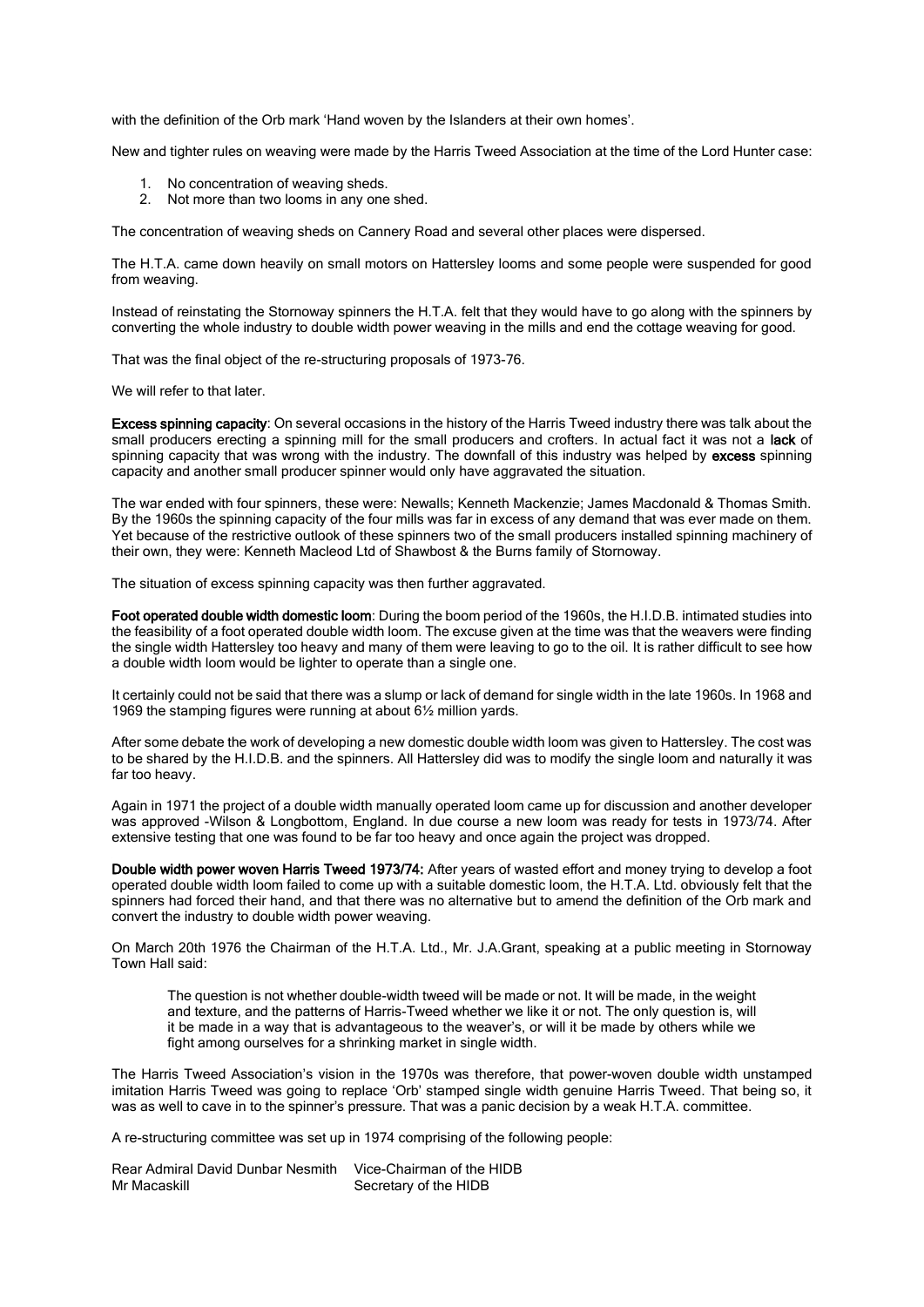| Mr Lane                      | <b>HIDB</b>                          |
|------------------------------|--------------------------------------|
| Mr J.S. Grant                | HIDB and Chairman of H.T.A.          |
| Mr Renfrew                   | Secretary of the H.T.A               |
| Mr John MacLeod              | Principal of Castle College & H.T.A  |
| Mr Raymond MacDonald         | Secretary T.G.W.U. & H.T.A           |
| Mr William Macleod, Shawbost | <b>Chairman of the Weavers Union</b> |
| Mr Murray                    | Secretary of the Weavers Union       |
| Mr Harris Mackenzie          | Kenneth Mackenzie Wool Mills         |
| Mr Bruce Burns               | Clansman Holdings                    |
| Mr Murdo Morrison            | Clansman Holdings                    |
| Mr Derrick Murray            | Kenneth Macleod Ltd., Shawbost       |
|                              |                                      |

The small producers were more or less out of the industry but Angus Macleod, Park-House, Marybank, as the last chairman of the small producers association, was asked to come on to the committee and he declined. Later on Kenneth Macleod of Seaforth Harris Tweed Ltd attended some meetings in order to find out what was being discussed, and when he was unable to attend later on Angus Macleod, Marybank went in his place.

Consultants were employed to prepare feasibility reports, 'Inbucon' (International Business Consultants) part of the plan was to set up one marketing organisation for the whole industry,

A great many meetings took place in the three years from 1973 to 1976. In the course of these meetings many things were raised and discussed and the press at the time will show how confused much of the thinking was and how far from reality was what reached the public. For instance, the rosy unrealistic picture that was given out to the public at the outset was that a new era of enlightened working conditions in large airy bright sheds in every village, or at least in every district, with pleasant social conditions as the weavers of the village were to be grouped together instead of being in poky wee sheds with no facilities.

The reality of the restructuring proposals had to be revealed towards the end of the discussions in 1976. It was revealed that only 36 double width power looms were needed to cope with peak production in the industry.

The mills refused to go along with the idea of sheds in each village operated by a weaving company controlled by the weavers. The mills insisted on being in full charge of the weaving in sheds and looms belonging to them and the weavers being their employees.

The final proposals were that each of the three mills in existence in 1976 would have a weaving shed each (in other words a weaving dept.). There was to be one shed in Shawbost, one in Ness, and one at Back. One does not need too much imagination or knowledge of Stornoway spinners to know that it would not be long until they would move their weaving dept. to their own premises for so-called convenience and efficiency, and who could stop them from relocating one of their own departments.

Information became available in the course of testing the modern double looms at Stornoway that the new looms were geared to 200 picks a minute and were working at 60% efficiency as Angus Macleod, Marybank pointed out in a letter to the Stornoway Gazette on 10<sup>th</sup> April 1976, 'a conservative estimate of the manpower needed to operate 36 looms in three sheds – on double shift might be about 60 persons'.

After a while therefore, when double width would replace single width as expected the rest of the weaving force would be redundant. Even the 60 workers in the new weaving sheds was to be mill employees, so in fact, the reality of the re-structuring prospects was the end of the cottage weaver.

How could Mr. J.A. Grant, the chairman of the public body that was set up to administer the Orb Trade Mark on behalf of the whole community of the Western Isles, state in the Town Hall in March 1976 (as already moved): 'The only question is, will it be made in a way that is advantageous to the weavers?' when he was advocating the end of the cottage weaving that the wise people who framed the amendment of 1934 wrote into the definition of the Trade Mark 'Hand woven by the Islanders at their own homes'. Obviously the re-structuring proposals were not thought out at the outset by the enthusiastic promoters (or were they?). The proposals could not be implemented without amending the Orb Trade Mark. Weavers from Shawbost and Bragar protested to the Board of Trade Weavers and others from Harris were said to have protested (or were about to protest to the Board of Trade).

Rev. Murdo Macrae, Kinloch, had negotiated special concessions for hand woven Harris Tweed in the USA, I think under the Lanham Act. What would happen if the industry went over to double width? No one was prepared to talk about the USA market.

Marketing: A separate sub-committee was set up on marketing and numerous meetings were held, but as everyone knows nothing came of it – despite the fact that it was in marketing, that the industry destroyed itself. I shall leave the subject at that and tell you that on Friday 23rd April 1976 the Harris Tweed Weavers voted on the restructuring proposals, and they gave a resounding 'No'. 94% of the weavers voted against - 497 against, 55 in favour – 652 votes. The weavers therefore saved the Harris Tweed Industry from being COMPLETELY, taken over by the Orb spinners and that was only 12 years after Lord Hunter gave full protection to the industry against outside mainland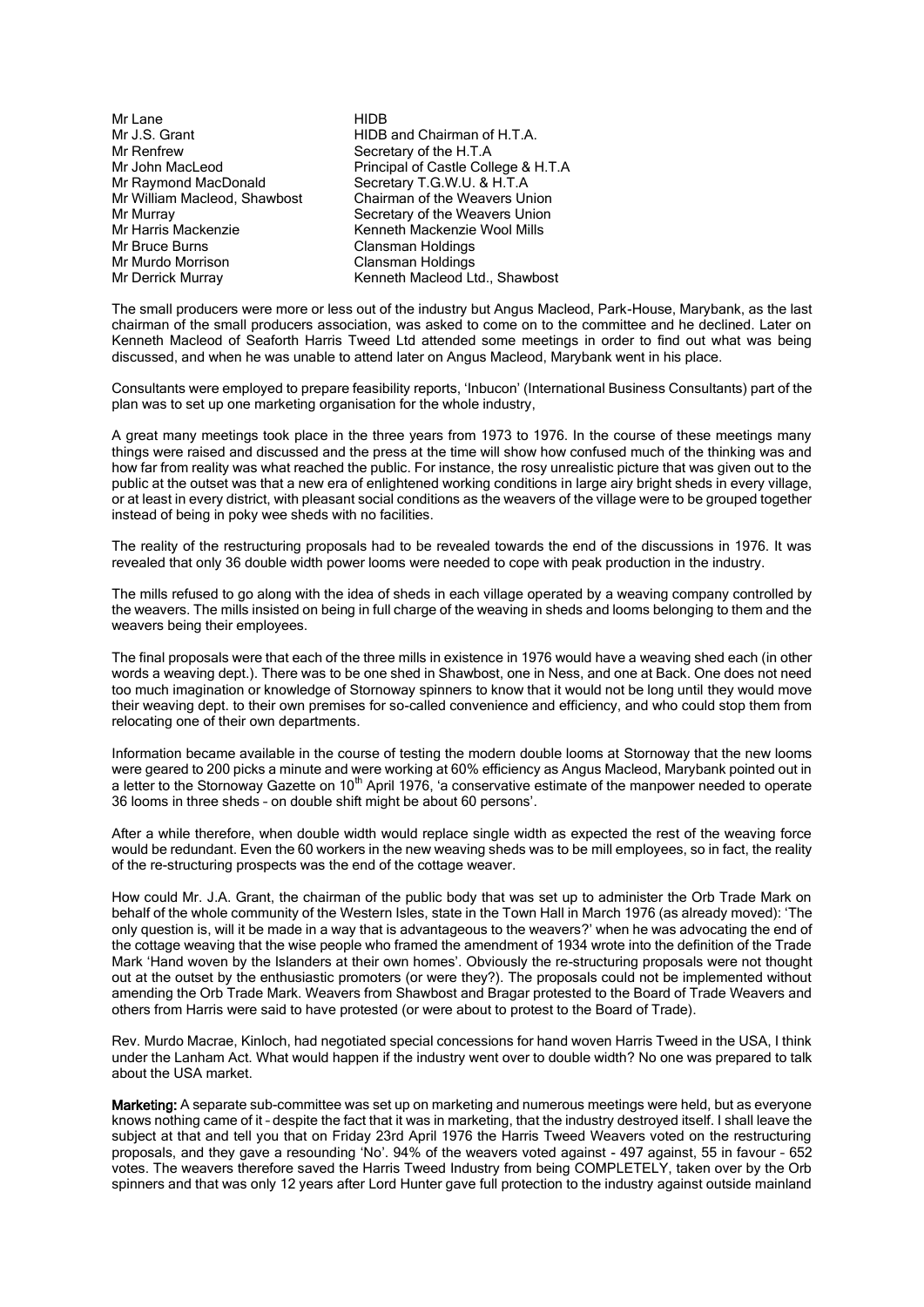yarn.

Double width failed: In 1976 when the restructuring proposals were thrown out by the weavers there were only three mills out of the six left in the industry. Kenneth Mackenzie Wool Mill Ltd had been taken over long before that by S.E.A.T. M/s Kenneth Macleod Ltd., Shawbost.

It was reported that the Highlands and Islands Development Board and others sustained and reorganised Clansman Holdings, which comprised of what was left of the old established Newalls Mills, Thomas Smith Wool Mills and Burns Wool Mills. It is a really strange thing that, not a single word was heard about double width cloth in Lewis for the next 9 or 10 years after the failure of 1976. J.S. Grant was wrong when he predicted that, 'the question is not whether double width tweed will be made or not. It will be made (he said) in the weight and texture and the patterns of Harris Tweed whether we like it or not'.

Did the Harris Tweed Association and the Highlands and Islands Development Board lean on the prospective imitators of Harris Tweed – or was the excursion into double width, after all, a complete failure – all participants gave it up -after struggling with it from 1963 to 1976 -13 years, during which time incalculable damage was done to the good name of Harris Tweed.

A 10 year prosperous period: The prophets of woe predicted the demise of single width Harris Tweed between 1960 and 1970. The only salvation for Harris Tweed, they said, was a switch to double width.

It is interesting that a top designer in Edinburgh, who knows and works in Harris Tweed, disagrees.

The reality is, that after 13 damaging years talking about double width the severely contracted industry had a most prosperous 10 year period after 1976.

### Annual stamping figures:

1977 3,499,201 1978 4,055,536 4,244,043 1980 4,395,204 1981 4,071,120 1982 3,611,099 1983 4,493,770<br>1984 5.362.066 1984 5,362,066 4.829.297 38,561,336

About 4¼ million yards annual average over 10 years from 1976, for half the spinning capacity. Average over 9 years 4,280,148 yards.

If one is to consider that production was achieved by a contracted industry of less than half of the 1960s industry, the average annual production over the 10 year period was miles higher than anything ever achieved before.

Apparently the industry was not happy with that and in 1984 they got down to some strategic thinking according to Donald Mackay, Chief Executive of the Harris Tweed Association, as quoted in an article in the Free Press dated 16<sup>th</sup> October 1992.

Present proposals 1985: A study was carried out in 1985 by Leeds University and then a working party was subsequently set up. The H.T.A was the secretariat for the working party which took in: (1) The mills, (2) The H.T.A., (3) The Weavers Union, (4) Comhairle Nan Eilean (neither LEC or WIE are mentioned in the Free Press article).

Apparently the idea of the Leeds University study was to show what energy the weaver expended and the result was that a weaver expended 10% more energy than a miner: That was a strange comparison and I do not know what was the object of the exercise.

The next step was another study by the 1985 Woollen Industrial Research Association in 1985 in order to modernise the Hattersley loom by adapting it to a rapier system. That exercise was to cost £1000, 000. Eventually W.I.R.A. failed.

In 1986, the industry agreed to a request from John Griffiths a Sunderland based engineer to be allowed to design a new loom from scratch (according to the press).

In 1988 the Bonas-Griffiths new single rapier loom prototype was ready and it came to Lewis for testing in 1988. It had bicycle type pedals and it was reported that it was easy to pedal. The implications for the Orb mark had to be cleared because the edge of the cloth was different. The Orb mark is now registered in 38 countries.